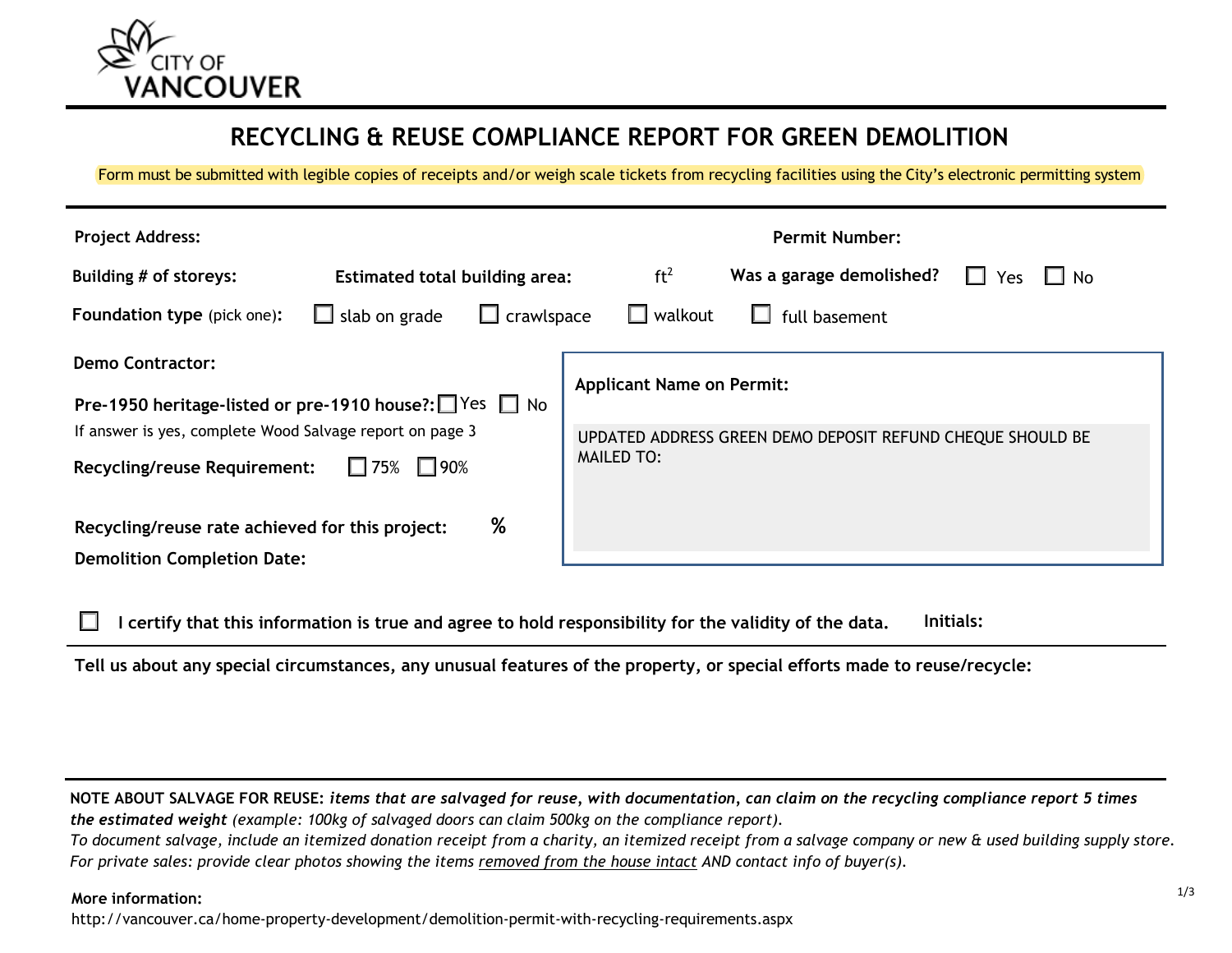# **RECYCLING & REUSE COMPLIANCE REPORT FOR GREEN DEMOLITION**

Form must be submitted with legible copies of receipts and/or weigh scale tickets from recycling facilities using the City's electronic permitting system

| <b>Material</b>                                                                                     | <b>Recycling/Reuse or Disposal</b><br><b>Facility Name</b> | <b>Metric Tonnes</b><br>Generated | <b>Recycling</b><br>Rate %<br>(from facility) | <b>Metric Tonnes</b><br>Recycled |  |  |
|-----------------------------------------------------------------------------------------------------|------------------------------------------------------------|-----------------------------------|-----------------------------------------------|----------------------------------|--|--|
| Drywall / gypsum                                                                                    |                                                            |                                   |                                               |                                  |  |  |
| Asphalt roofing shingles                                                                            |                                                            |                                   |                                               |                                  |  |  |
| Concrete, plaster<br>(80 tonnes maximum credited)                                                   |                                                            |                                   |                                               |                                  |  |  |
| Metal                                                                                               |                                                            |                                   |                                               |                                  |  |  |
| Clean wood<br>unpainted, untreated wood/lumber                                                      |                                                            |                                   |                                               |                                  |  |  |
| Items salvaged for reuse:<br>lumber, windows, doors, cabinets, etc.                                 | Are you claiming 5 x weight bonus? $(y/n)$                 |                                   | 100%                                          |                                  |  |  |
| Appliances/mechanical<br>Stove, fridge, hot water tank, furnace, etc.                               |                                                            |                                   |                                               |                                  |  |  |
|                                                                                                     |                                                            |                                   |                                               |                                  |  |  |
| Garbage: non-recyclable materials<br>disposed to landfill (total of all loads)                      |                                                            |                                   | 0                                             | $\mathbf 0$                      |  |  |
|                                                                                                     |                                                            | TOTAL:                            |                                               | TOTAL:                           |  |  |
| Your overall recycling rate: __________%<br>(Total tonnes recycled : Total tonnes generated ) X 100 |                                                            |                                   |                                               |                                  |  |  |
| Notes: do not include hazardous materials on this report; 1000kg = 1 metric tonne                   |                                                            |                                   |                                               |                                  |  |  |

**More information:** 

http://vancouver.ca/home-property-development/demolition-permit-with-recycling-requirements.aspx 2/3